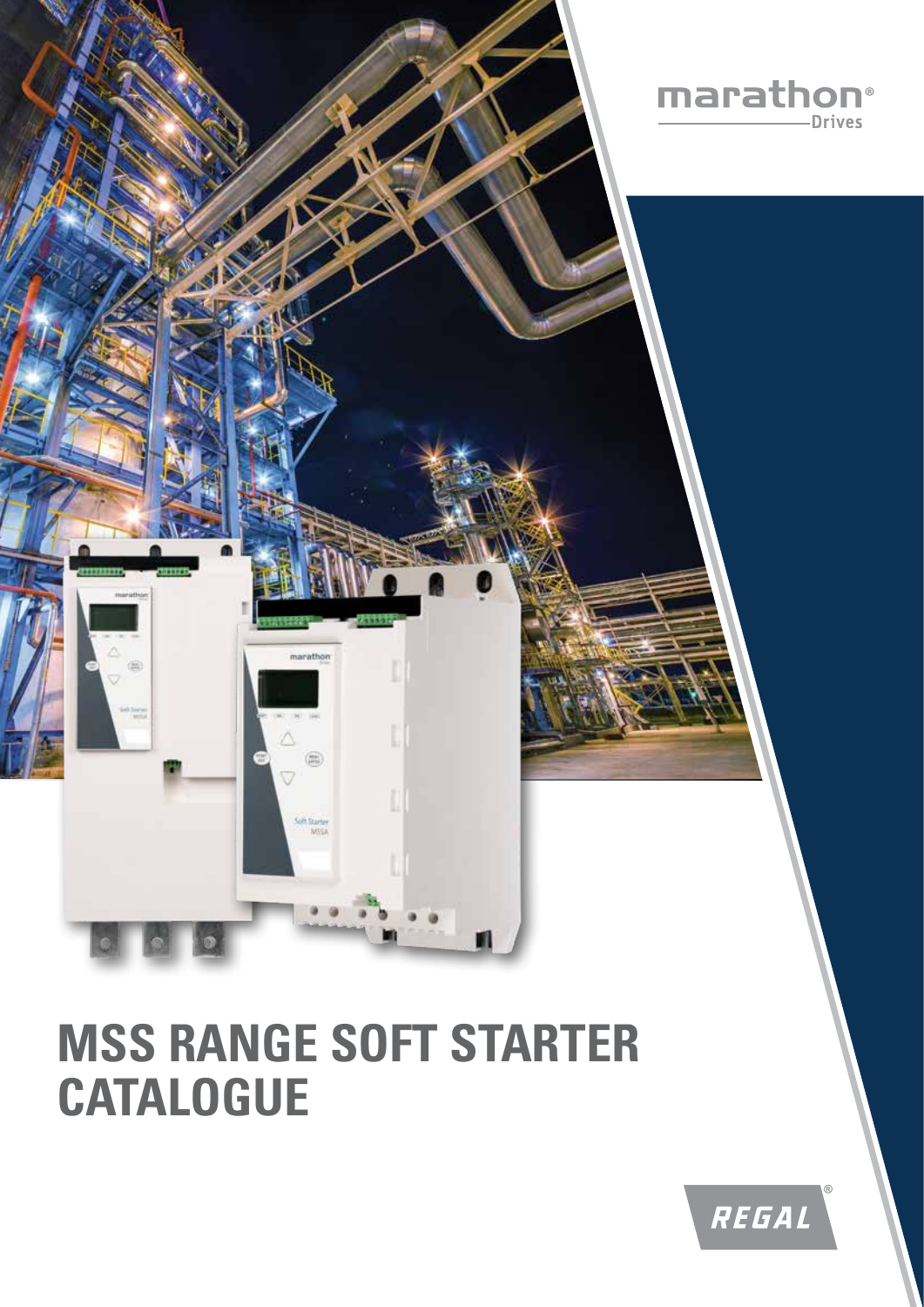## **CONTENTS**

| <b>INTRODUCTION</b>                                         | $\mathbf{3}$            |
|-------------------------------------------------------------|-------------------------|
| Feature List                                                | 3                       |
| Model Code                                                  | 4                       |
| <b>Model Selection</b>                                      | 4                       |
| Ratings                                                     | $\overline{4}$          |
| <b>DIMENSIONS AND WEIGHTS</b>                               | 6                       |
| PHYSICAL INSTALLATION                                       | $\overline{\mathbf{z}}$ |
| <b>ACCESSORIES</b>                                          | $\overline{\mathbf{z}}$ |
| Remote Keypad                                               | 7                       |
| <b>Smart Expansion Card</b>                                 | $\overline{7}$          |
| Network Communication                                       | 7                       |
| <b>Finger Guards</b>                                        | 7                       |
| Soft Starter Management Software                            | 7                       |
| Main Contactor                                              | 8                       |
| <b>Power Factor Correction</b>                              | 8                       |
| <b>Short Circuit Protection Devices</b>                     | 8                       |
| <b>EC Coordinator with Short Circuit Protection Devices</b> | 9                       |
| UL Coordinator with Short Circuit Protection Devices        | 10                      |
| Fuse Selection for Type 2 Coordination                      |                         |
| <b>SPECIFICATIONS</b>                                       | 11                      |
| Supply                                                      | 11                      |
| <b>Short Circuit Capability</b>                             | 11                      |
| Electromagnetic Capability                                  | 11                      |
| Inputs                                                      | 11                      |
| Outputs                                                     | 11                      |
| Environmental                                               | 11                      |
| <b>Heat Dissipation</b>                                     | 11                      |
| Motor Overload Protection                                   | 11                      |
| Certification                                               | 11                      |
| Disposal Instructions                                       | 11                      |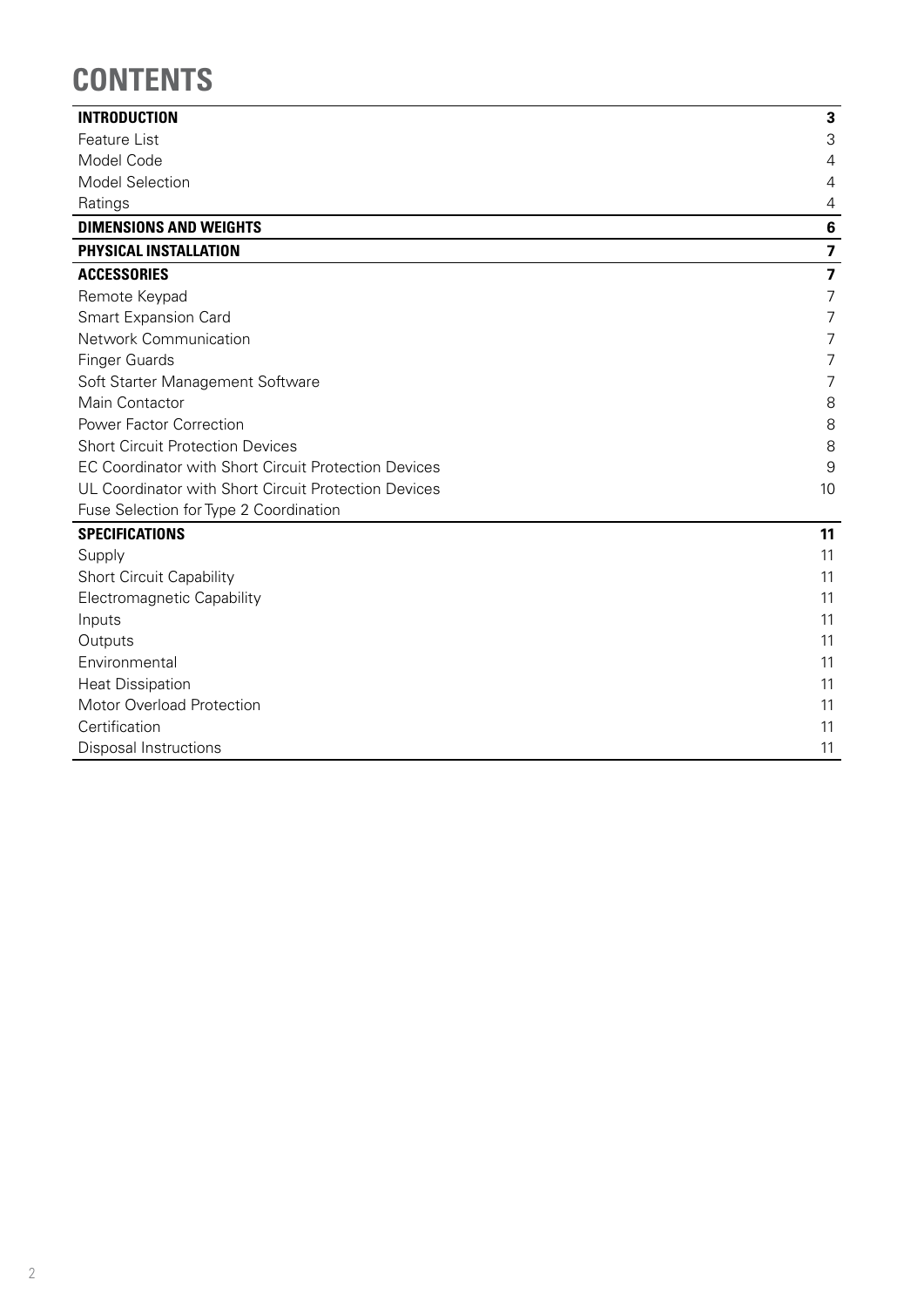## **INTRODUCTION**

Soft starters, in combination with AC electric motors, control the acceleration during startup. This process temporarily reduces the load and torque in the powertrain of the motor. The benefit of such a process is the improved lifespan of your system as the mechanical stress on the motor and load has been reduced, as well as the electro dynamic stresses on power cables and the electrical distribution network.

Combining your electric motors with a soft starter not only reduces risk, breakage and maintenance downtime, but also increases your production efficiency and results.

### **FEATURE LIST STREAMLINED SETUP PROCESS**

- Configuration profiles for common applications
- Built-in metering and inputs/outputs

#### **EASY TO UNDERSTAND INTERFACE**

- Multi-language menus and displays
- Descriptive option names and feedback messages
- Real-time performance graphs

#### **SUPPORTS ENERGY EFFICIENCY**

- IE3 compatible
- 99% energy efficient when running
- Internal bypass
- Soft start technology avoids harmonic distortion

#### **EXTENSIVE RANGE OF MODELS**

- 24 A to 580 A (nominal)
- 200 VAC to 525 VAC
- 380 VAC to 600 VAC
- *380 VAC to 690 VAC\**
- *Inside delta installation\**

#### **VERSATILE STARTING AND STOPPING OPTIONS**

- Adaptive control
- Constant current
- Current ramp
- Timed voltage ramp soft stop
- Coast to stop
- *DC brake\**
- *Soft brake\**
- *Kickstart\**
- *Jog (forward and reverse)\**



#### **CUSTOMISABLE PROTECTION AND FUNCTIONS**

- Motor overload
- Excess start time
- Undercurrent
- Overcurrent
- Current imbalance
- Input trip
- Motor thermistor
- Auto-reset
- *Scheduled operation (RTC)\**
- *SCR fail power-through operation\**

#### **EXTENSIVE INPUT AND OUTPUT OPTIONS**

- Remote control inputs (2 x fixed, 2 x programmable)
- Relay outputs (1 x fixed, 2 x programmable)
- Analog output: 0(4) 20mA

#### **OPTIONAL FEATURES FOR ADVANCED APPLICATIONS**

- Smart cards
- Communication options: DeviceNet, Ethernet/IP, Modbus RTU, Modbus TCP, Profibus, Profinet

*\* Feature exclusive to MSSA type*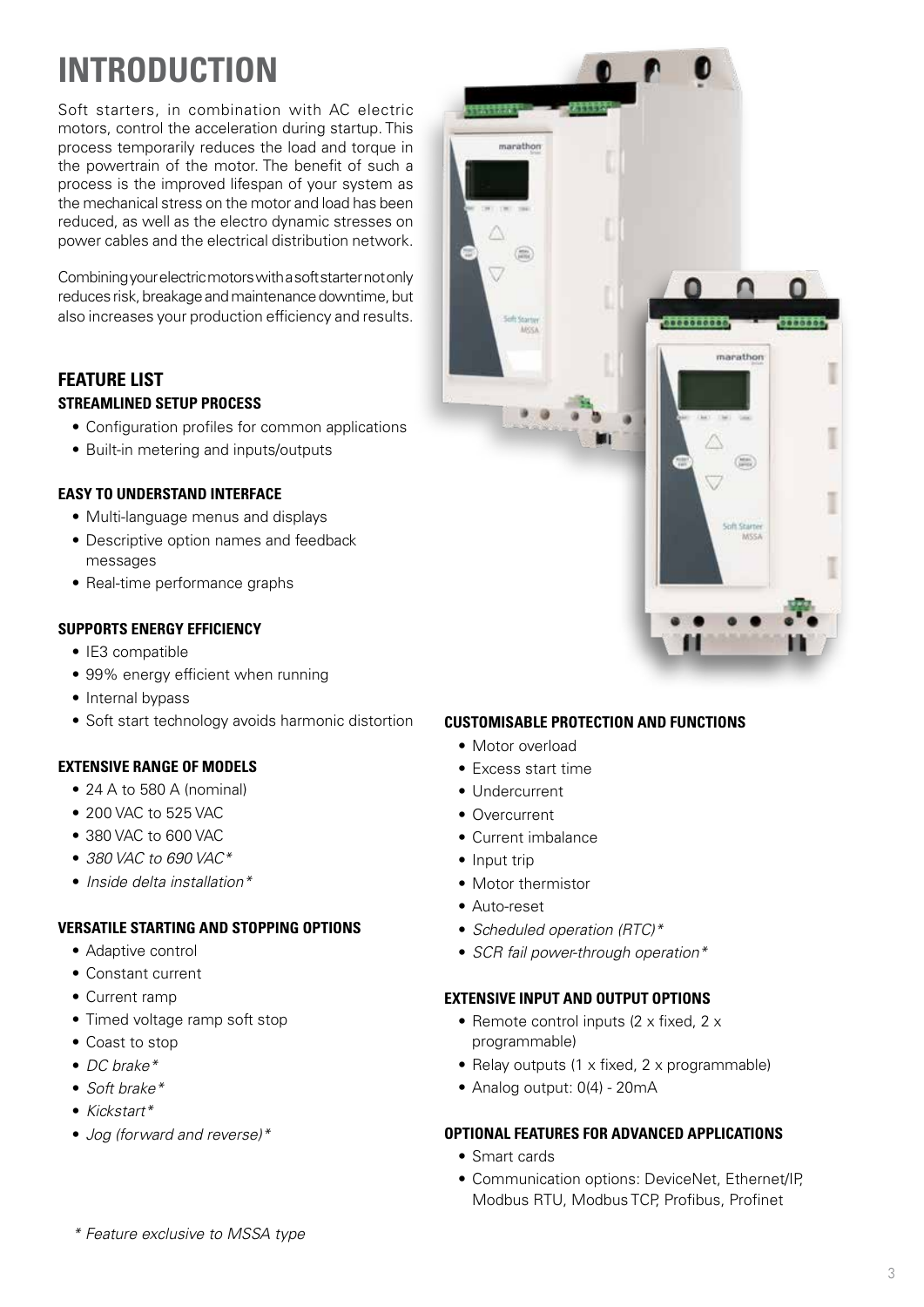

### **MODEL SELECTION**

#### **Starter Sizing**

The soft starter must be the correct size for the motor and the application. Select a soft starter that has a current rating at least equal to the motor's full load current (nameplate) rating, at the start duty.

The soft starter's current rating determines the maximum motor size it can be used with.The soft starter's rating depends on the number of starts per hour, the length and current level of the start, and the amount of time the soft starter will be off (not passing current) between starts.

The soft starter's current rating is only valid when used in the conditions specified in the AC53b code - the soft starter may have a higher or lower current rating in different operating conditions.

#### **Current Ratings**

For operating conditions not covered by these ratings charts contact your local supplier. **IEC ratings**

| 80 A : AC-53b 3.5 - 15 : 345 |  |                                                     |
|------------------------------|--|-----------------------------------------------------|
|                              |  | Off time (seconds)                                  |
|                              |  | Start time (seconds)                                |
|                              |  | Start current (multiple of motor full load current) |
|                              |  | Start current rating (amperes)                      |

All ratings are calculated at altitude of 1000 metres and ambient temperature of 40ºC.

|      | 3.0-10:350 | 3.5-15:345 | 4.0-10:350 | 4.0-20:340 | 5.0-5:355     |
|------|------------|------------|------------|------------|---------------|
| 024B | 24 (36)    | 20 (30)    | 19 (28)    | 16 (24)    | 17 (25)       |
| 042B | 42 (63)    | 34 (51)    | 34 (51)    | 27 (40)    | 32 (48)       |
| 052B | 52 (78)    | 42 (63)    | 39 (58)    | 35 (52)    | 34 (51)       |
|      | 3.0-10:590 | 3.5-15:585 | 4.0-10:590 | 4.0-20:580 | $5.0 - 5:595$ |
| 064B | 64 (96)    | 63 (94)    | 60 (90)    | 51 (76)    | 54 (81)       |
| 069B | 69 (103)   | 69 (103)   | 69 (103)   | 62 (93)    | 65 (97)       |
| 105B | 105 (157)  | 86 (129)   | 84 (126)   | 69 (103)   | 77 (115)      |
| 115B | 115 (172)  | 108 (162)  | 105 (157)  | 86 (129)   | 95 (142)      |
| 135B | 135 (202)  | 129 (193)  | 126 (189)  | 103 (154)  | 115 (172)     |
| 184B | 184 (276)  | 144 (216)  | 139 (208)  | 116 (174)  | 127 (190)     |
| 200B | 200 (300)  | 171 256)   | 165 (247)  | 138 (207)  | 150 (225)     |
| 229B | 229 (343)  | 194 (291)  | 187 (280)  | 157 (235)  | 170 (225)     |
| 250B | 250 (375)  | 244 (366)  | 230 (345)  | 200 (300)  | 202 (303)     |
| 352B | 352 (528)  | 287 (430)  | 277 (415)  | 234 (351)  | 258 (387)     |
| 397B | 397 (595)  | 323 (484)  | 311 (466)  | 263 (394)  | 289 (433)     |
| 410B | 410 (615)  | 410 (615)  | 410 (615)  | 380 (570)  | 400 (600)     |
| 550B | 550 (825)  | 527 (790)  | 506 (759)  | 427 (640)  | 464 (696)     |
| 580B | 580 (870)  | 579 (868)  | 555 (832)  | 470 (705)  | 508 (762)     |

*Note: Values in brackets are for inside delta connection, feature exclusive to MSSA type.*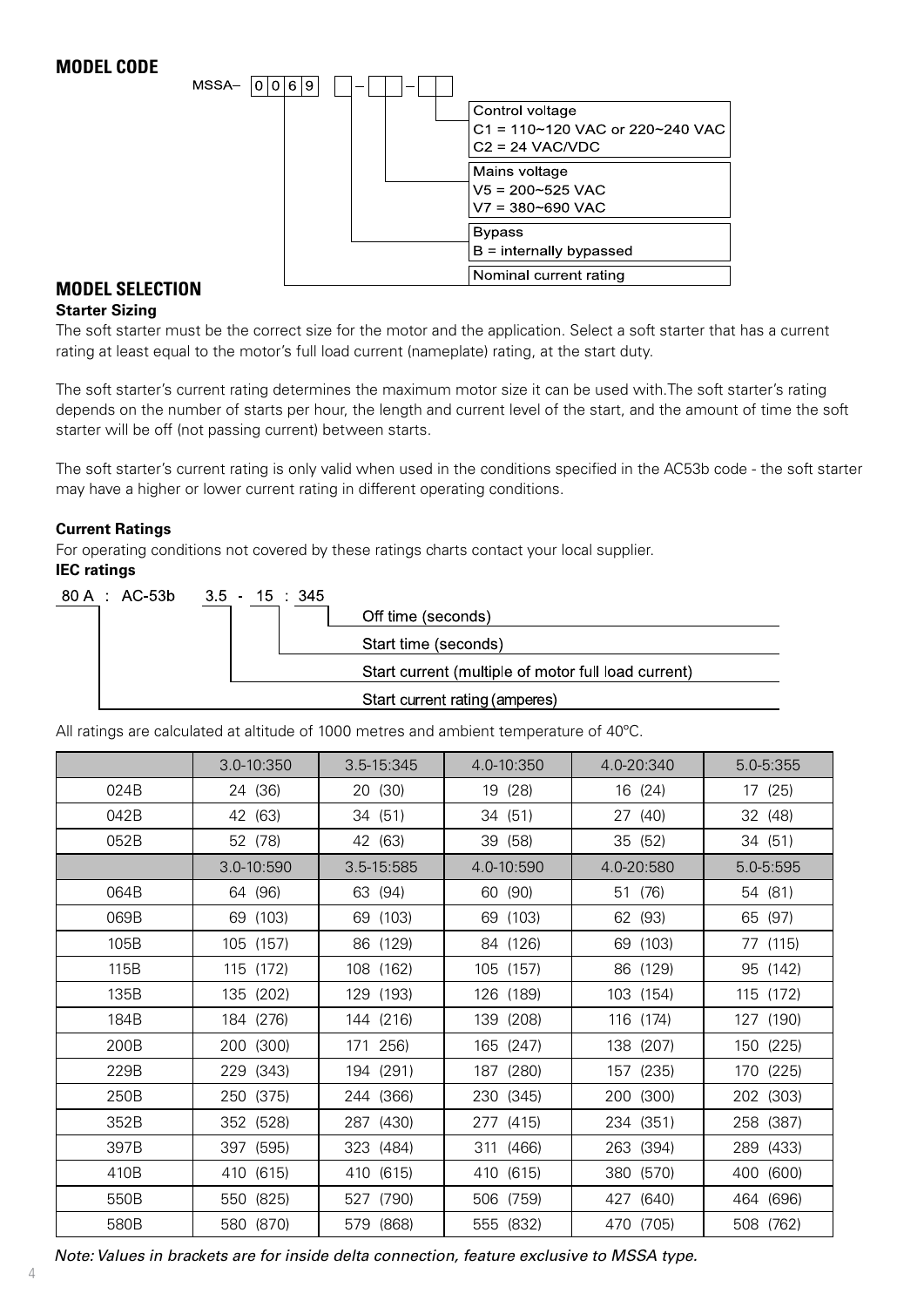#### **Typical Motor FLCs**

If you don't have accurate information on your motor's start current characteristics, the table below can help you estimate the likely full load current for a particular motor size. This information can help when choosing a soft starter, but will not provide an optimized solution because the characteristics of different motors can vary considerably.

|     | <b>Motor Power</b> |          |          | <b>Current rating at different voltages</b> |      |                  |
|-----|--------------------|----------|----------|---------------------------------------------|------|------------------|
| kW  | <b>HP</b>          | 220-230V | 380-400V | 440V                                        | 500V | 660-690 V        |
| 7.5 | 10                 | 27       | 16       | 14                                          | 12   | $\boldsymbol{9}$ |
| 11  | 15                 | 39       | 22       | 20                                          | 18   | 14               |
| 15  | 20                 | 52       | 30       | 27                                          | 23   | 17               |
| 19  | 25                 | 64       | 37       | 33                                          | 29   | 21               |
| 22  | 30                 | 75       | 44       | 39                                          | 33   | 25               |
| 25  | 35                 | 85       | 52       | 45                                          | 39   | 30               |
| 30  | 40                 | 103      | 60       | 52                                          | 45   | 35               |
| 37  | 50                 | 126      | 72       | 64                                          | 55   | 42               |
| 45  | 60                 | 150      | 85       | 76                                          | 65   | 49               |
| 55  | 75                 | 182      | 105      | 90                                          | 80   | 61               |
| 75  | 100                | 240      | 138      | 125                                         | 105  | 82               |
| 90  | 125                | 295      | 170      | 146                                         | 129  | 98               |
| 110 | 150                | 356      | 205      | 178                                         | 156  | 118              |
| 132 | 180                | 425      | 245      | 215                                         | 187  | 140              |
| 140 | 190                | 450      | 260      | 227                                         | 200  | 145              |
| 147 | 200                | 472      | 273      | 236                                         | 207  | 152              |
| 150 | 205                | 483      | 280      | 246                                         | 210  | 159              |
| 160 | 220                | 520      | 300      | 256                                         | 220  | 170              |
| 185 | 250                | 595      | 342      | 295                                         | 263  | 200              |
| 200 | 270                | 626      | 370      | 321                                         | 281  | 215              |
| 220 | 300                | 700      | 408      | 353                                         | 310  | 235              |
| 250 | 340                | 800      | 460      | 401                                         | 360  | 274              |
| 257 | 350                | 826      | 475      | 412                                         | 365  | 280              |
| 280 | 380                | 900      | 510      | 450                                         | 400  | 305              |
| 295 | 400                | 948      | 546      | 473                                         | 416  | 320              |
| 300 | 410                | 980      | 565      | 481                                         | 420  | 325              |
| 315 | 430                | 990      | 584      | 505                                         | 445  | 337              |
| 335 | 450                | 1100     | 620      | 518                                         | 472  | 355              |
| 355 | 480                | 1150     | 636      | 549                                         | 500  | 370              |
| 375 | 500                | 1180     | 670      | 575                                         | 527  | 395              |
| 400 | 545                | 1250     | 710      | 611                                         | 540  | 410              |
| 425 | 580                | 1330     | 760      | 650                                         | 574  | 445              |
| 445 | 600                | 1400     | 790      | 680                                         | 595  | 455              |
| 450 | 610                | 1410     | 800      | 690                                         | 608  | 460              |
| 475 | 645                | 1490     | 850      | 730                                         | 645  | 485              |
| 500 | 680                | 1570     | 900      | 780                                         | 680  | 515              |
| 560 | 760                | 1750     | 1000     | 860                                         | 760  | 570              |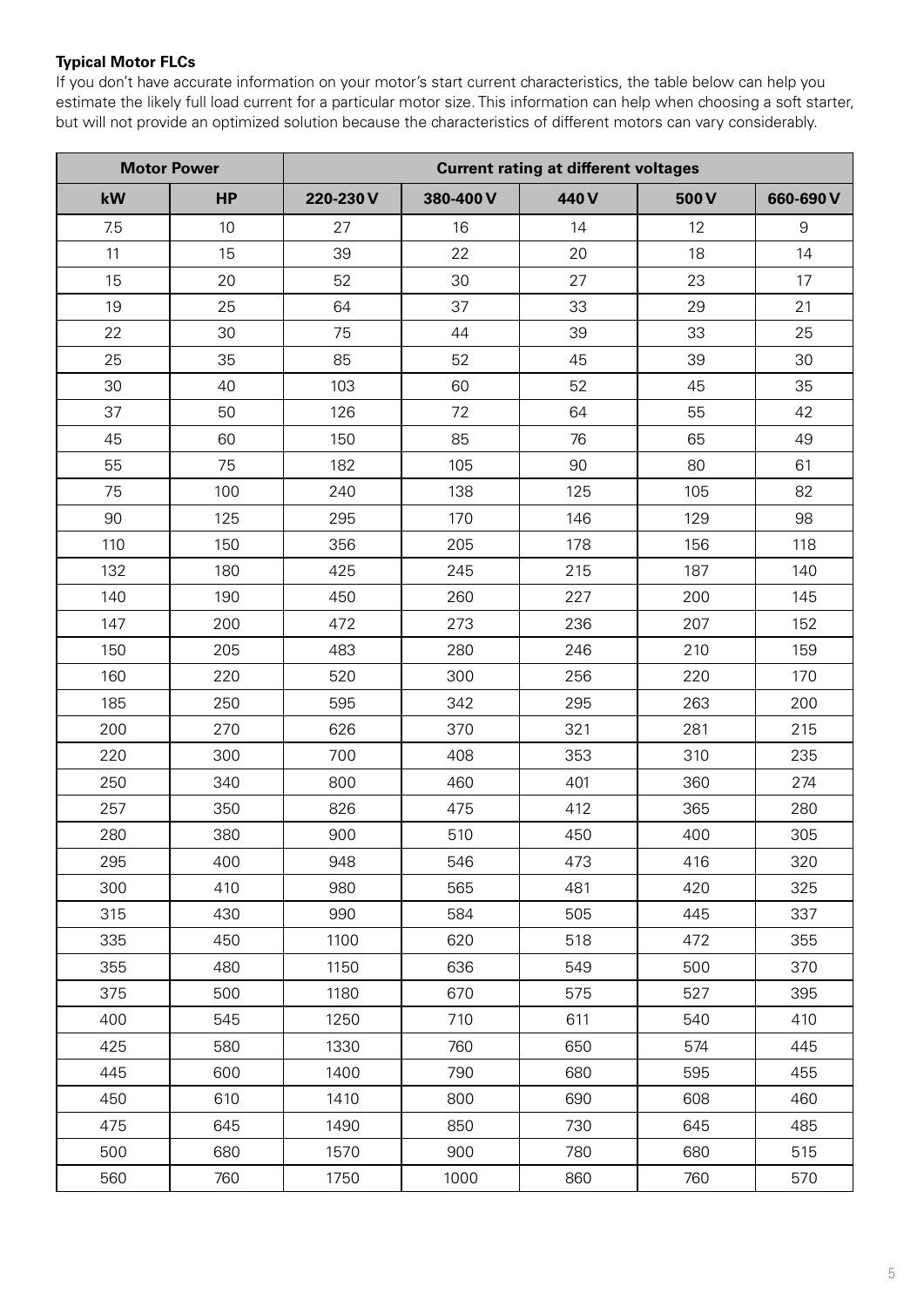## **DIMENSIONS AND WEIGHTS**



|      | Width mm (inch)           |                              | Height mm (inch) |               | Depth mm (inch) | Weight kg (lb) |  |
|------|---------------------------|------------------------------|------------------|---------------|-----------------|----------------|--|
|      | $\boldsymbol{\mathsf{A}}$ | $\sf B$                      | $\mathsf C$      | $\mathsf D$   | E               |                |  |
| 024B |                           |                              |                  |               |                 | 4.8            |  |
| 042B |                           |                              |                  |               |                 | (10.7)         |  |
| 052B |                           |                              |                  |               |                 |                |  |
| 064B | 152                       | 92                           | 336              | 307           | 231             | 4.9<br>(10.9)  |  |
| 069B | (6.0)                     | (3.6)                        | (13.2)           | (12.1)        | (9.1)           |                |  |
| 105B |                           |                              |                  |               |                 |                |  |
| 115B |                           |                              |                  |               |                 | 5.5<br>(12.1)  |  |
| 135B |                           |                              |                  |               |                 |                |  |
| 184B |                           |                              |                  |               |                 |                |  |
| 200B |                           |                              | 495              |               | 243<br>(9.6)    | 12.7           |  |
| 229B |                           |                              | (19.5)           |               |                 | (28.0)         |  |
| 250B |                           |                              |                  |               |                 |                |  |
| 352B |                           | 216<br>180<br>(7.1)<br>(8.5) |                  | 450<br>(17.7) |                 |                |  |
| 397B |                           |                              |                  |               |                 | 15.5<br>(34.2) |  |
| 410B |                           |                              | 523<br>(20.6)    |               |                 |                |  |
| 550B |                           |                              |                  |               |                 | 19.0           |  |
| 580B |                           |                              |                  |               |                 | (41.9)         |  |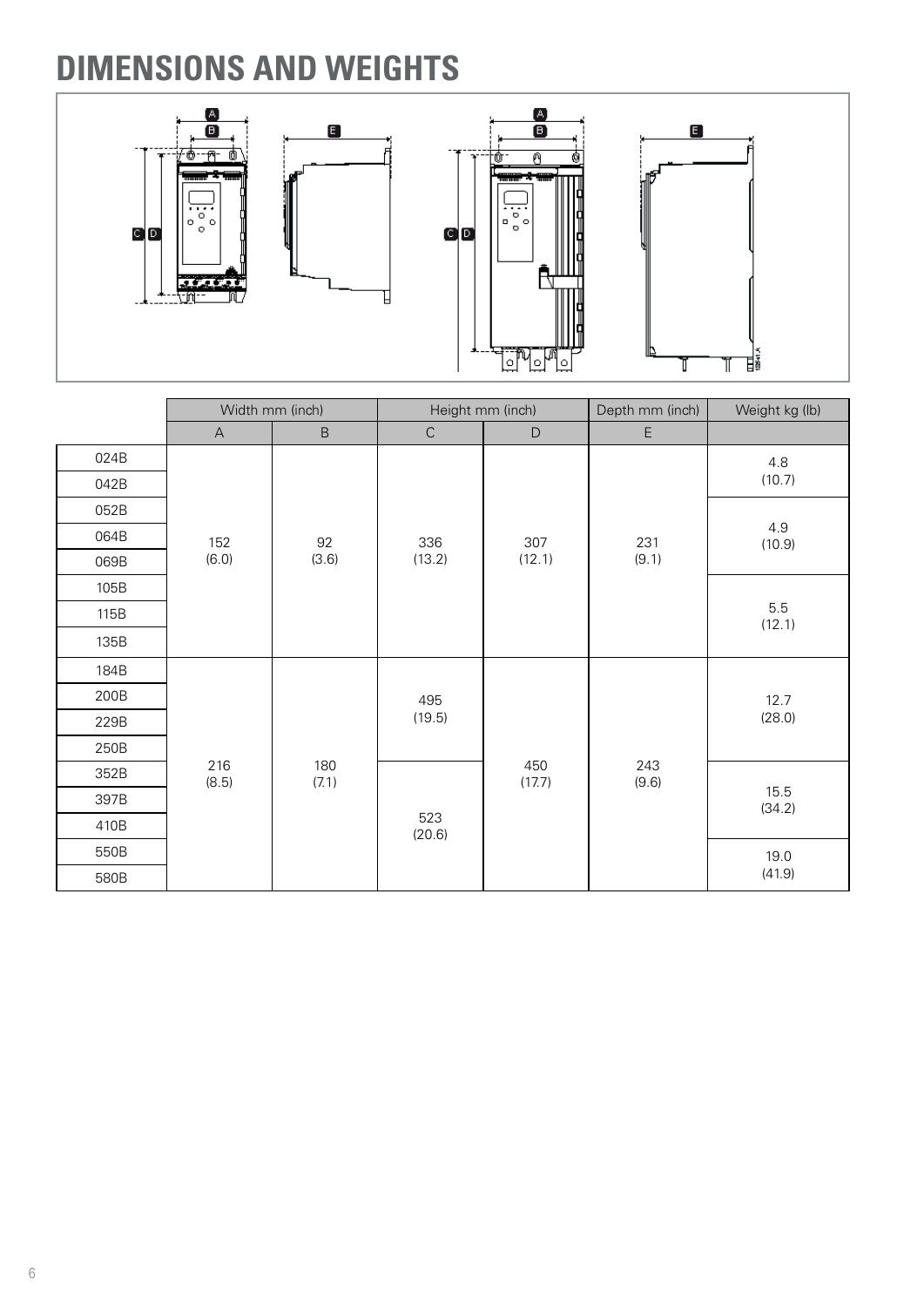## **PHYSICAL INSTALLATION**



|                       | <b>Between Starters</b> |                       | Solid surfaces       |
|-----------------------|-------------------------|-----------------------|----------------------|
|                       |                         |                       |                      |
| $> 100$ mm (3.9 inch) | $> 10$ mm (0.4 inch)    | $> 100$ mm (3.9 inch) | $> 10$ mm (0.4 inch) |

## **ACCESSORIES**

| <b>DESCRIPTION</b>                                                                                                                                                                                                                                                                                                            | <b>PART NUMBER</b> | <b>NAME</b>                                       |
|-------------------------------------------------------------------------------------------------------------------------------------------------------------------------------------------------------------------------------------------------------------------------------------------------------------------------------|--------------------|---------------------------------------------------|
|                                                                                                                                                                                                                                                                                                                               | MSS-RC-01          | MSS Remote Keypad Card                            |
| <b>REMOTE KEYPAD</b> can be mounted up to 3 metres away from the<br>starter. Each expansion card includes a keypad connection port,<br>or a dedicated keypad connector card is available.                                                                                                                                     | MSS-RC-02          | MSS Remote Keypad<br>Card+Keypad+Mounting Kit     |
|                                                                                                                                                                                                                                                                                                                               | MSS-RK-01          | MSS Remote Keypad with<br>cable & mounting kit    |
| <b>SMART EXPANSION CARD</b> has been designed to support integration<br>with pumping applications and provides the following additional<br>inputs and outputs:<br>$\bullet$ 3 x digital inputs<br>• 3 x 4-20 mA transducer inputs<br>$\bullet$ 1 x RTD input<br>$\bullet$ 1 x USB-B port<br>• Remote keypad connector         | MSS-PC-01          | <b>MSS Smart Control</b><br>Card Pump Application |
|                                                                                                                                                                                                                                                                                                                               | MSS-MB-01          | MSS Modbus RTU Card                               |
|                                                                                                                                                                                                                                                                                                                               | MSS-DN-01          | <b>MSS DeviceNet Card</b>                         |
| <b>NETWORK COMMUNICATION</b> is offered via easy-to-install<br>communications expansion cards. Each communications card                                                                                                                                                                                                       | MSS-PB-01          | <b>MSS Profibus Card</b>                          |
| includes a remote keypad connector port.                                                                                                                                                                                                                                                                                      | MSS-MT-01          | MSS Modbus TCP Card                               |
|                                                                                                                                                                                                                                                                                                                               | MSS-EI-01          | MSS Ethernet IP Card                              |
|                                                                                                                                                                                                                                                                                                                               | MSS-PN-01          | <b>MSS Profinet Card</b>                          |
| <b>FINGER GUARDS</b> option may be specified for personnel safety.<br>Fitting finger guards over the soft starter terminals prevents<br>accidental contact with live busbars and provide IP20 protection<br>when used with cable of diameter 22 mm or greater. Finger<br>guards are compatible with models $184B \sim 580B$ . | 995-17309-00       | MSS Fingerguard Kit<br>(models 184B ~ 580B)       |

### **SOFT STARTER MANAGEMENT SOFTWARE**

PC software can provide real-time or offline management of soft starters.

- For real-time management in a network of up to 254 starters, the software must connect to the soft starter via a Modbus TCP or Modbus RTU card. The software can monitor, control and program the starter across the network.
- The software can be used to program the starter via the USB port on the pumping smart card.
- For offline management, a configuration file generated in the software can be loaded into the starter via the USB port.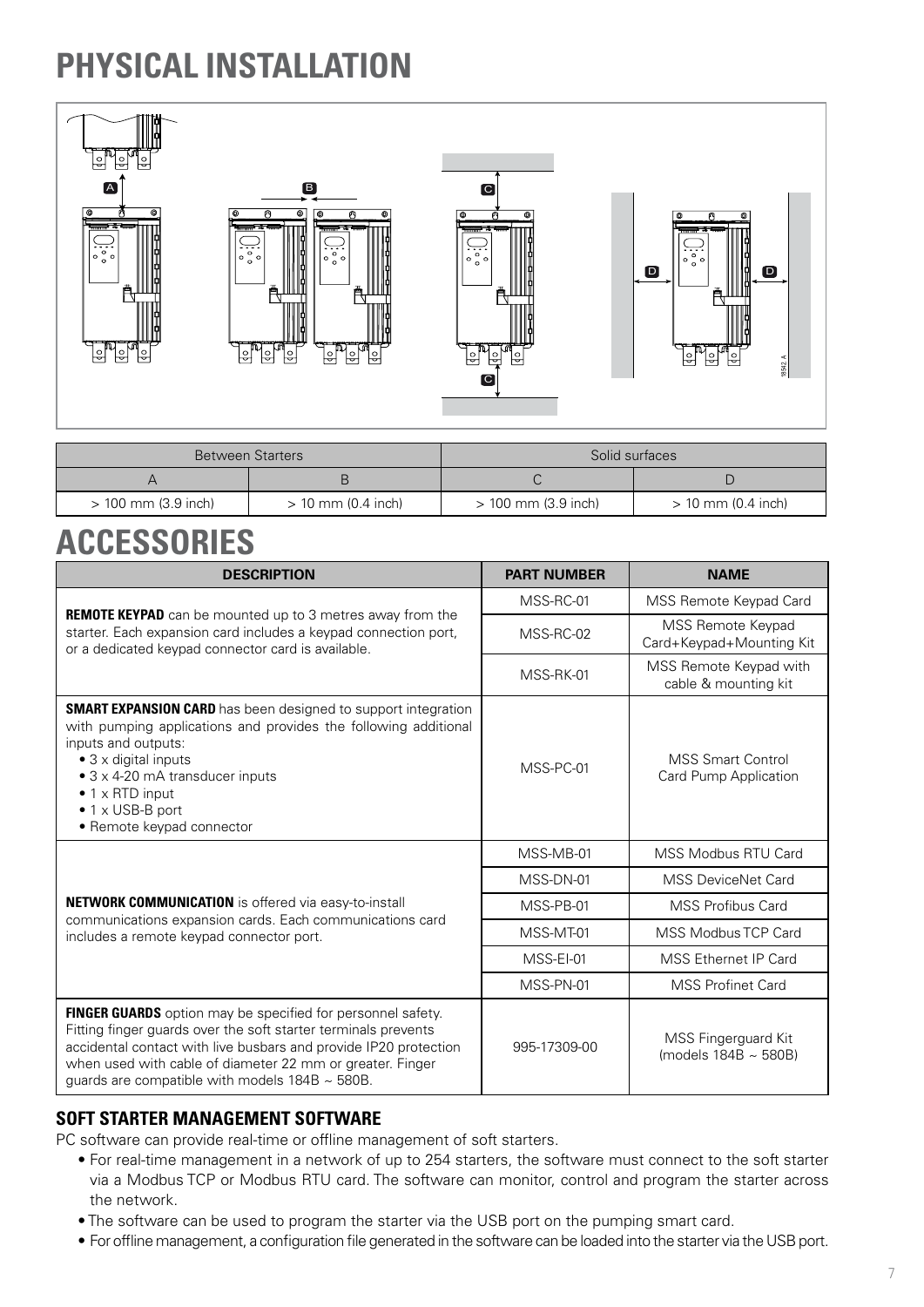#### **MAIN CONTACTOR**

A main contactor is recommended to protect the soft starter from voltage disturbances on the network, while stopped. Select a contactor with an AC3 rating greater than or equal to the full load current rating of the connected motor. Use the main contactor output (33, 34) to control the contactor.

**WARNING:** To avoid serious injury or death when connecting the soft starter in inside delta configuration, always install a main contactor or shunt trip circuit breaker.

#### **POWER FACTOR CORRECTION**

If power factor correction is used, a dedicated contactor should be used to switch in the capacitors.

To use the soft starter to control power factor correction, connect the PFC contactor to a programmable relay set to Run. When the motor reaches full speed, the relay will close and power factor correction will be switched in.

**NOTICE:** To avoid damage of the equipment or installation, the power factor correction capacitors (if required) must be connected to the input side of the soft starter. Connecting power factor correction capacitors to the output side will damage the soft starter.

#### **SHORT CIRCUIT PROTECTION DEVICES (SCPD)**

Fuses may be installed to protect the soft starter or the installation.

#### **Type 1 Coordination**

Type 1 coordination requires that, in the event of a short circuit on the output side of a soft starter, the fault must be cleared without risk of injury to personnel. There is no requirement that the soft starter must remain operational after the fault. HRC fuses (such as Ferraz/Mersen\* AJT fuses) can be used for Type 1 coordination according to IEC 60947-4-2 standard.

#### **Type 2 Coordination**

Type 2 coordination requires that in the event of a short circuit on the output side of a soft starter, the fault must be cleared without risk of injury to personnel or damage to the soft starter.

Semiconductor fuses for Type 2 circuit protection are additional to HRC fuses or MCCBs that form part of the motor branch circuit protection.

**NOTICE:** DC Brake: A high brake torque setting can result in peak currents up to motor DOL being drawn while the motor is stopping. To avoid damage of the equipment or installation, the protection fuses installed in the motor branch circuit are selected appropriately.

**NOTICE:** Integral solid state short circuit protection does not provide branch circuit protection. To avoid damage of the equipment or installation, the branch circuit protection must be provided in accordance with the National Electrical Code and any additional local codes.

#### **EC COORDINATION WITH SHORT CIRCUIT PROTECTION DEVICES**

These fuses were selected based on start current of 300% FLC for 10 seconds.

| <b>Model</b> | <b>Nominal</b><br><b>Rating (A)</b> | SCR I <sup>2</sup> T (A <sup>2</sup> S) | Type 1 coordination 480 VAC, 65 kA<br><b>Bussmann* NH fuse links</b> | Type 2 coordination 690 VAC, 65 kA<br>Bussmann* DIN 43 653 |  |
|--------------|-------------------------------------|-----------------------------------------|----------------------------------------------------------------------|------------------------------------------------------------|--|
| 024B         | 24                                  | 1150                                    | 40NHG000B                                                            | 170M3010                                                   |  |
| 042B         | 42                                  | 7200                                    | 63NHG000B                                                            | 170M3013                                                   |  |
| 052B         | 52                                  |                                         | 80NHG000B                                                            |                                                            |  |
| 064B         | 64                                  | 15000                                   |                                                                      | 170M3014                                                   |  |
| 069B         | 69                                  |                                         | 100NHG000B                                                           |                                                            |  |
| 105B         | 105                                 | 80000                                   |                                                                      | 170M3015                                                   |  |
| 115B         | 115                                 |                                         | 160NHG00B                                                            |                                                            |  |
| 135B         | 135                                 | 125000                                  |                                                                      | 170M3016                                                   |  |
| 184B         | 184                                 |                                         | 250NHG2B                                                             |                                                            |  |
| 200B         | 200                                 |                                         |                                                                      | 170M3020                                                   |  |
| 229B         | 229                                 | 320000                                  | 315NHG2B                                                             |                                                            |  |
| 250B         | 250                                 |                                         |                                                                      | 170M3021                                                   |  |
| 352B         | 352                                 |                                         | 355NHG2B                                                             |                                                            |  |
| 397B         | 397                                 | 202000                                  | 400NHG2B                                                             | 170M6009                                                   |  |
| 410B         | 410                                 | 320000                                  | 425NHG2B                                                             | 170M6010                                                   |  |
| 550B         | 550                                 |                                         |                                                                      |                                                            |  |
| 580B         | 580                                 | 781000                                  | 630NHG3B                                                             | 170M6012                                                   |  |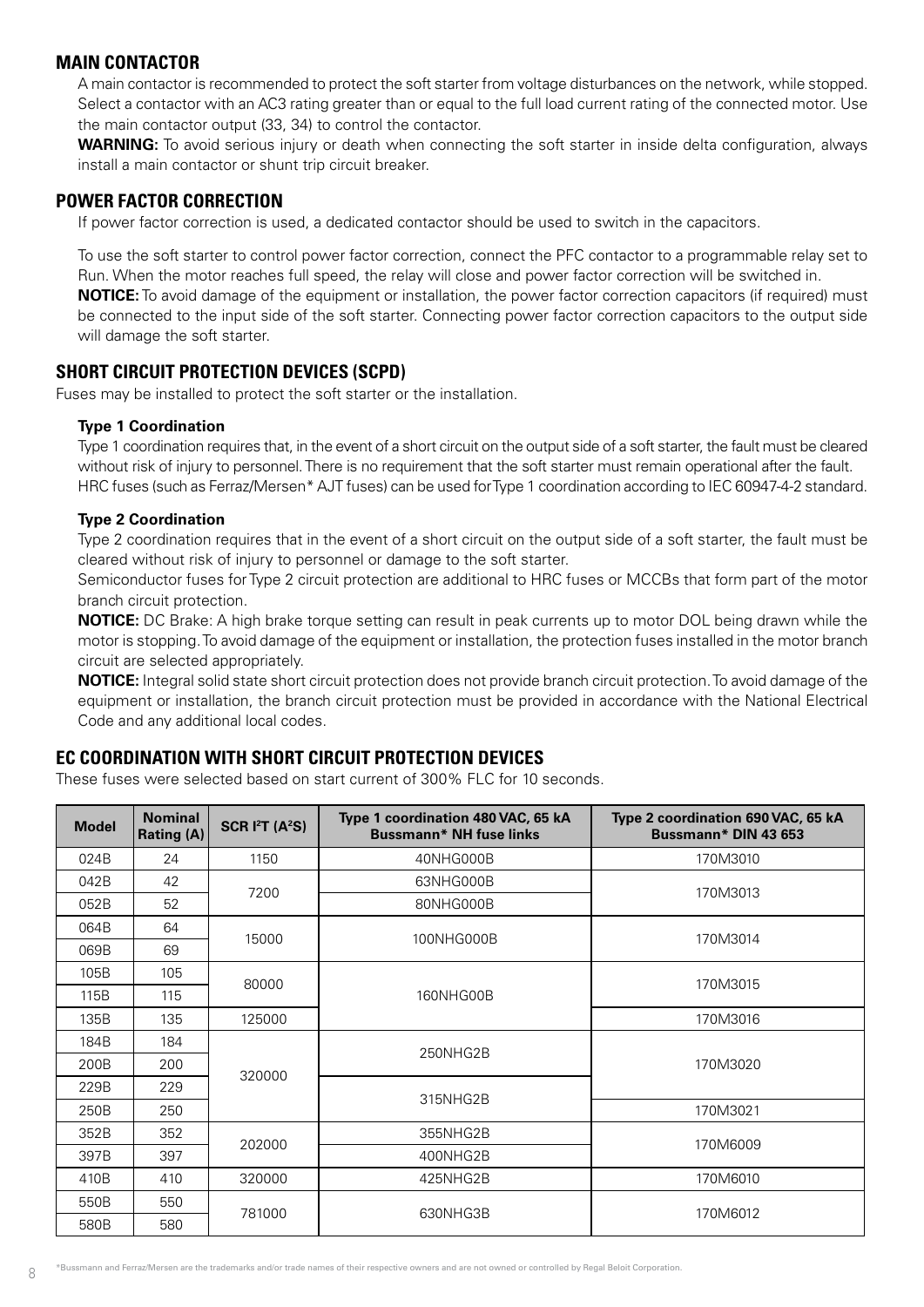### **UL COORDINATION WITH SHORT CIRCUIT PROTECTION DEVICES**

#### **Standard Fault Short Circuit Current Ratings**

Suitable for use on a circuit capable of delivering not more than the stated level of amperes (symmetrical rms, refer ##1 in table), 600 VAC maximum.

#### **• Maximum fuse rating (A) – Standard fault short circuit current**

| <b>Model</b> | <b>Nominal Rating (A)</b> | 3 cycle short cct rating<br>@600 VAC ##1 1 |  |
|--------------|---------------------------|--------------------------------------------|--|
| 024B         | 24                        | 5 kA                                       |  |
| 042B         | 42                        |                                            |  |
| 052B         | 52                        |                                            |  |
| 064B         | 64                        |                                            |  |
| 069B         | 69                        |                                            |  |
| 105B         | 105                       | 10 kA                                      |  |
| 115B         | 120                       |                                            |  |
| 135B         | 135                       |                                            |  |
| 184B         | 184                       |                                            |  |
| 200B         | 225                       |                                            |  |
| 229B         | 229                       |                                            |  |
| 250B         | 250                       | 18 kA                                      |  |
| 352B         | 352                       |                                            |  |
| 397B         | 397                       |                                            |  |
| 410B         | 410                       |                                            |  |
| 550B         | 550                       | 30 kA                                      |  |
| 580B         | 580                       |                                            |  |

† Suitable for use in a circuit with the prospective current noted, when protected by any listed fuses or listed circuit breakers sized according to the NEC.

#### **High Fault Short Circuit Current Ratings**

#### **• Maximum fuse rating (A) – High fault short circuit current**

Suitable for use on a circuit capable of delivering not more than 65,000 rms symmetrical amperes, 480 VAC maximum, when protected by fuses of the stated class and rating (refer ##2 and ##3 in table).

| <b>Model</b> | <b>Nominal Rating (A)</b> | <b>Short Circuit Rating @</b><br>480 VAC max. | Listed fuse rating (A)<br>##3 | <b>Fuse class</b><br>##2     |
|--------------|---------------------------|-----------------------------------------------|-------------------------------|------------------------------|
| 024B         | 24                        |                                               | 30                            |                              |
| 042B         | 42                        |                                               | 50                            |                              |
| 052B         | 52                        |                                               | 60                            | Any<br>(J, T, K-1, RK1, RK5) |
| 064B         | 64                        |                                               | 80                            |                              |
| 069B         | 69                        |                                               | 80                            |                              |
| 105B         | 105                       |                                               | 125                           |                              |
| 115B         | 115                       |                                               | 125                           | J, T, K-1, RK1               |
| 135B         | 135                       |                                               | 150                           |                              |
| 184B         | 184                       | 65 kA                                         | 200                           |                              |
| 200B         | 200                       |                                               | 225                           |                              |
| 229B         | 229                       |                                               | 250                           | J, T                         |
| 250B         | 250                       |                                               | 300                           |                              |
| 352B         | 352                       |                                               | 400                           |                              |
| 397B         | 397                       |                                               | 450                           |                              |
| 410B         | 410                       |                                               | 450                           | Any<br>(J, T, K-1, RK1, RK5) |
| 550B         | 550                       |                                               | 600                           |                              |
| 580B         | 580                       |                                               | 600                           |                              |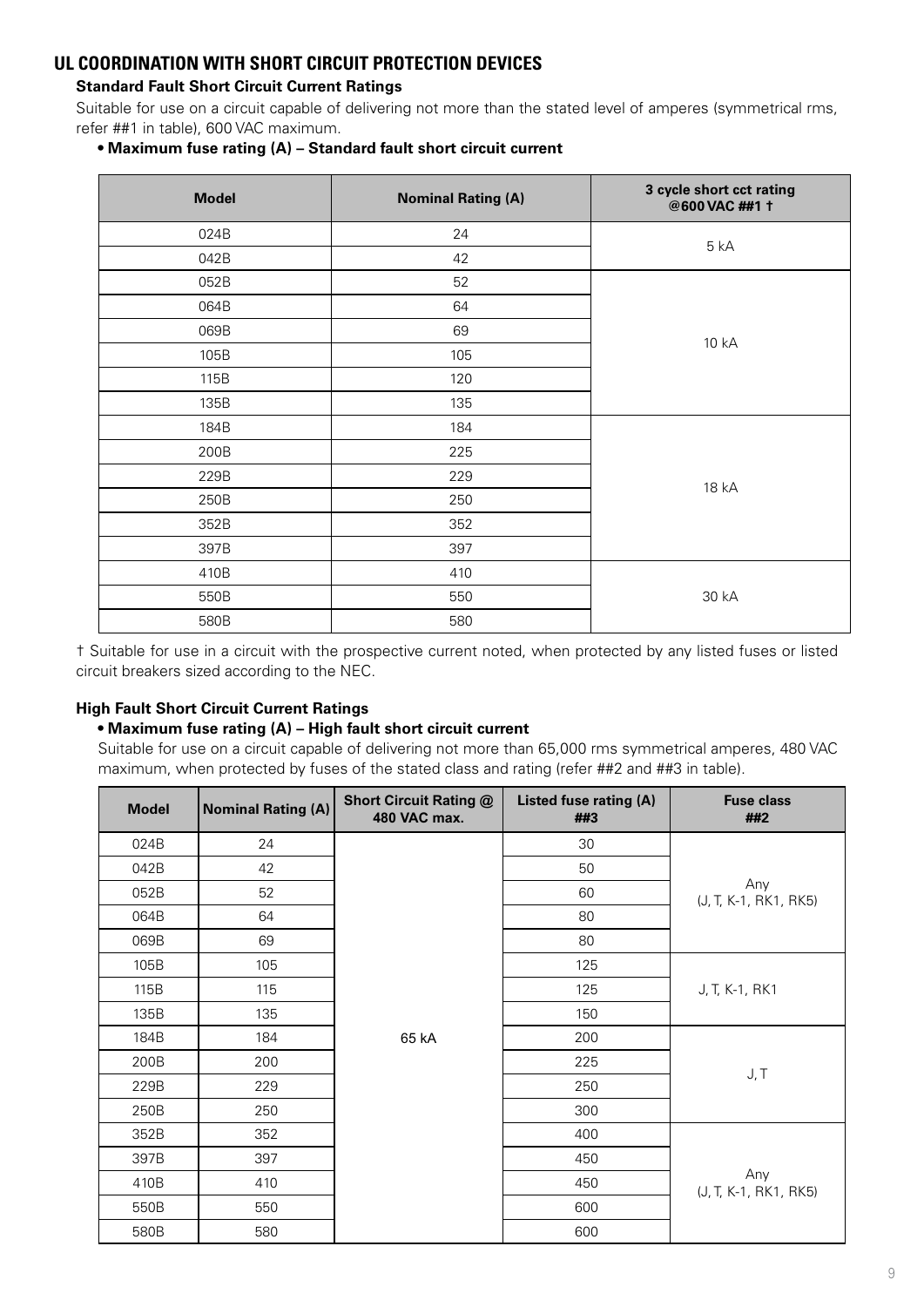#### **• Circuit breakers – High fault short circuit current**

Suitable for use on a circuit capable of delivering not more than 65,000 rms symmetrical amperes, 480 VAC maximum, when protected by circuit breaker models noted in ##4, ##5 or ##6.

| <b>Model</b> | <b>Nominal Rating (A)</b> | Breaker 1: Eaton*<br>(rating, A) $\#44$ | Breaker 2: GE*<br>(rating, A) ##5 | Breaker 3: LS*<br>(rating, A) $1$ ##6 |
|--------------|---------------------------|-----------------------------------------|-----------------------------------|---------------------------------------|
| 024B         | 24                        | HFD3030 (30 A)                          |                                   |                                       |
| 042B         | 42                        | HFD3050 (50 A)                          | SELA36AT0060<br>$(60 \text{ A})$  |                                       |
| 052B         | 52                        | HFD3060 (60 A)                          |                                   | Any<br>(J, T, K-1, RK1, RK5)          |
| 064B         | 64                        |                                         |                                   |                                       |
| 069B         | 69                        | HFD3100 (100 A)                         |                                   |                                       |
| 105B         | 105                       |                                         | SELA36AT0150<br>(150 A)           |                                       |
| 115B         | 120                       | HFD3125 (125 A)                         |                                   | J, T, K-1, RK1                        |
| 135B         | 135                       | HFD3150 (150 A)                         |                                   |                                       |
| 184B         | 184                       |                                         |                                   |                                       |
| 200B         | 200                       | HFD3250 (250 A)                         | SELA36AT0250<br>(250 A)           | UTS150H-xxU-250<br>(250 A)            |
| 229B         | 229                       |                                         |                                   |                                       |
| 250B         | 250                       | HFD3300 (300 A)                         | SELA36AT0400<br>(400 A)           | UTS150H-xxU-300<br>(300 A)            |
| 352B         | 352                       |                                         |                                   | UTS150H-xxU-400                       |
| 397B         | 397                       | HFD3400 (400 A)                         |                                   | (400 A)                               |
| 410B         | 410                       |                                         | SELA36AT0600<br>(600 A)           | UTS150H-xxU-600<br>(600 A)            |
| 550B         | 550                       | HFD3600 (600 A)                         |                                   | UTS150H-xxU-800<br>(800 A)            |
| 580B         | 580                       |                                         |                                   | UTS150H-NG0-800                       |

1 For LS breakers, xx represents FM, FT or AT.

#### **FUSE SELECTION FOR TYPE 2 COORDINATION**

Type 2 coordination is achieved by using semiconductor fuses. These fuses must be able to carry motor start current and have a total clearing  $l^2t$  < the  $l^2t$  of the soft starter SCRs. When selecting semiconductor fuses for the soft starter, use the <sup>12</sup>t values in the table. For further information on selecting semiconductor fuses, contact your local distributor.

I 2 t values for Type 2 coordination

| <b>Model</b> | Nominal Rating/ SCR I <sup>2</sup> t (A <sup>2</sup> s) |  |
|--------------|---------------------------------------------------------|--|
| 024B         | 1150                                                    |  |
| 042B         | 7200                                                    |  |
| 052B         |                                                         |  |
| 064B         | 15000                                                   |  |
| 069B         |                                                         |  |
| 105B         | 80000                                                   |  |
| 115B         |                                                         |  |
| 135B         | 125000                                                  |  |
| 184B         |                                                         |  |
| 200B         | 320000                                                  |  |
| 229B         |                                                         |  |
| 250B         |                                                         |  |
| 352B         | 202000                                                  |  |
| 397B         |                                                         |  |
| 410B         | 320000                                                  |  |
| 550B         | 781000                                                  |  |
| 580B         |                                                         |  |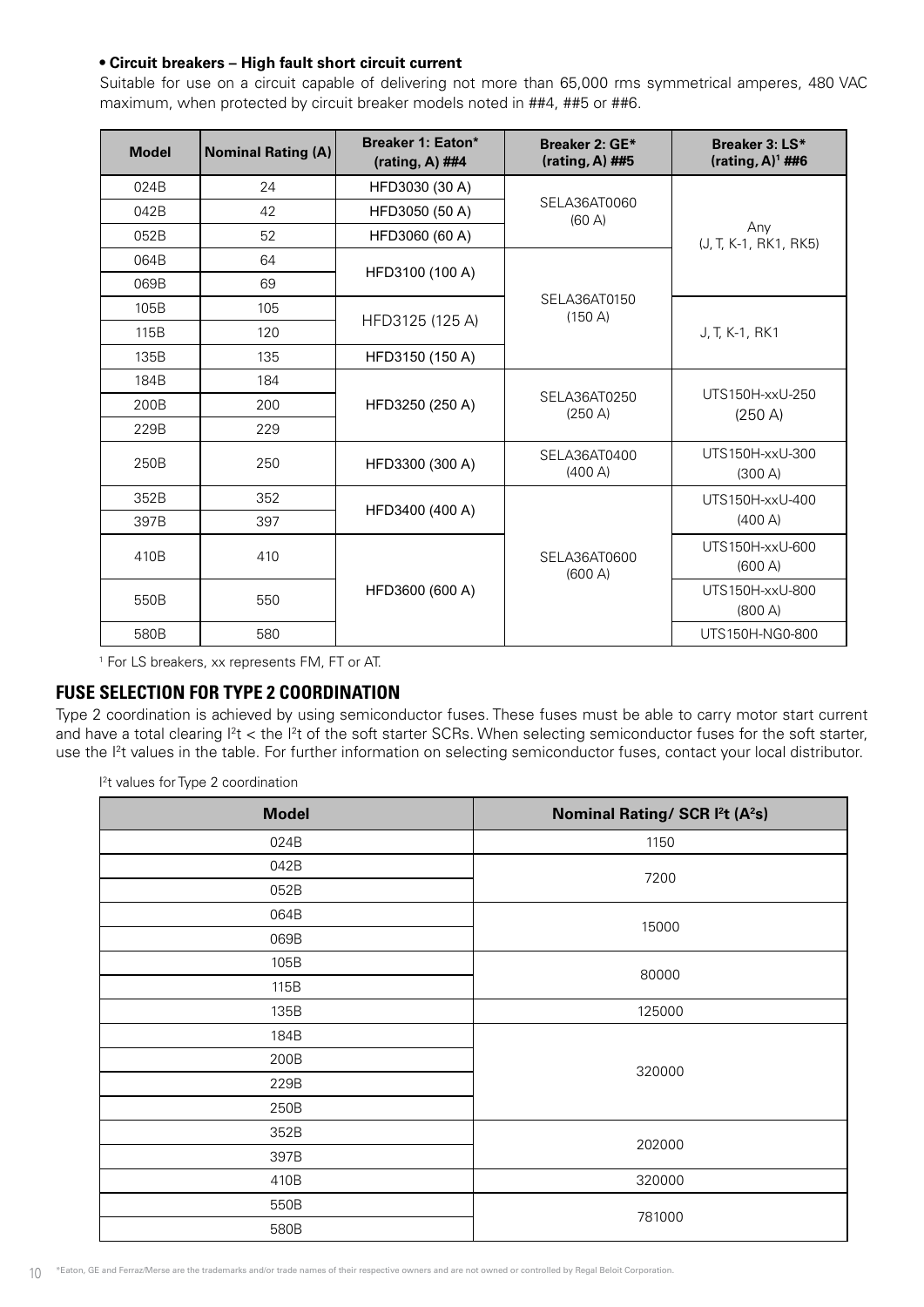## **SPECIFICATIONS**

### **SUPPLY**

| Mains voltage (L1, L2, L3)                                           |  |
|----------------------------------------------------------------------|--|
|                                                                      |  |
|                                                                      |  |
|                                                                      |  |
|                                                                      |  |
| Control voltage (A1, A2, A3)                                         |  |
|                                                                      |  |
|                                                                      |  |
|                                                                      |  |
|                                                                      |  |
|                                                                      |  |
|                                                                      |  |
|                                                                      |  |
| <b>SHORT CIRCUIT CAPABILITY</b>                                      |  |
|                                                                      |  |
|                                                                      |  |
|                                                                      |  |
| ELECTROMAGNETIC CAPABILITY (COMPLIANT WITH EU DIRECTIVE 2004/108/EC) |  |
|                                                                      |  |
|                                                                      |  |
| <b>INPUTS</b>                                                        |  |
|                                                                      |  |
|                                                                      |  |
| <b>OUTPUTS</b>                                                       |  |
|                                                                      |  |
| AC15 pf 0.3                                                          |  |
|                                                                      |  |
|                                                                      |  |
|                                                                      |  |
| Analog output (21, 22)                                               |  |
|                                                                      |  |
|                                                                      |  |
| <b>ENVIRONMENTAL</b>                                                 |  |
|                                                                      |  |
|                                                                      |  |
|                                                                      |  |
|                                                                      |  |
|                                                                      |  |
|                                                                      |  |
| Protection                                                           |  |
|                                                                      |  |
|                                                                      |  |
| *With optional fingerguard kit (PN.: 995-17309-00)                   |  |
| <b>HEAT DISSIPATION</b>                                              |  |
|                                                                      |  |
| During run                                                           |  |
|                                                                      |  |
|                                                                      |  |
|                                                                      |  |
|                                                                      |  |

#### **MOTOR OVERLOAD PROTECTION**

Default: The default settings of parameters 1C, 1D and 1E provide motor overload<br>Protection: Class 10, Trip current 105% of FLA (full load amperage) or equivalent.

### **CERTIFICATION**

| Ma | . . | ┒ |
|----|-----|---|
|    |     |   |

### **DISPOSAL INSTRUCTIONS**

Equipment containing electrical components may not be disposed of together with domestic waste. It must be collected separately as electrical and electronic waste according to local and currently valid legislation.